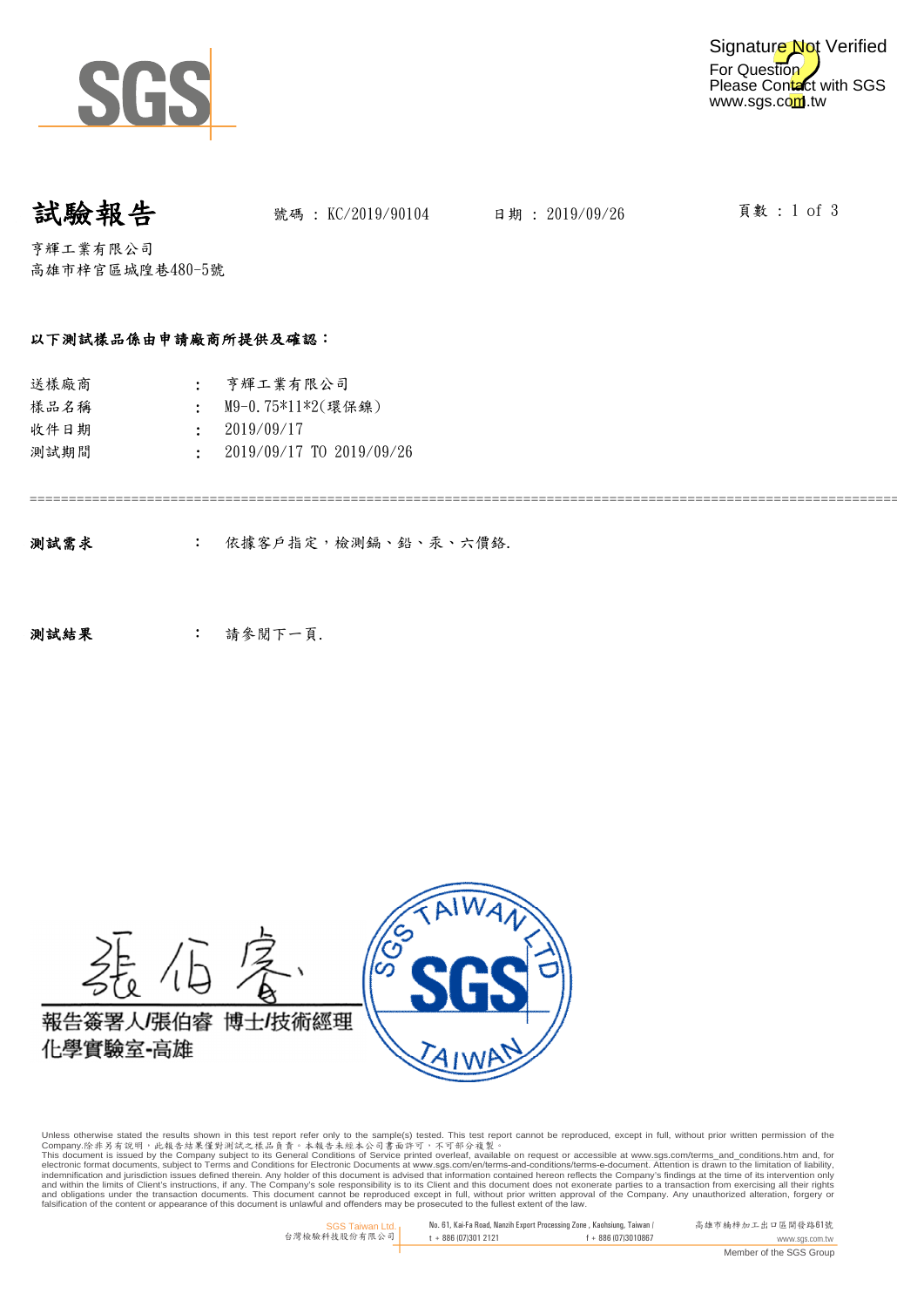

## 試驗報告 跳碼: KC/2019/90104 日期: 2019/09/26

頁數 : 2 of 3

亨輝工業有限公司 高雄市梓官區城隍巷480-5號

#### 測試結果

測試部位 No.1 (1) 1 3. 銀色金屬 (含鍍層)

| 测試項目    | 單位                      | 测試方法                                                 | 方法偵測<br>極限值 | 結果    |
|---------|-------------------------|------------------------------------------------------|-------------|-------|
|         |                         |                                                      |             | No.1  |
| 鎘       | mg/kg                   | 參考IEC 62321-5 (2013), 以感應耦合電漿原子發<br>射光譜儀(ICP-AES)檢測. |             | n. d. |
| 鉛       | mg/kg                   | 參考IEC 62321-5 (2013), 以感應耦合電漿原子發<br>射光譜儀(ICP-AES)檢測. |             | n. d. |
| 汞       | mg/kg                   | 參考IEC 62321-4 (2013), 以感應耦合電漿原子發<br>射光譜儀(ICP-AES)檢測. |             | n. d. |
| 六價鉻(#2) | $\mu$ g/cm <sup>2</sup> | 參考IEC 62321-7-1 (2015),以UV-VIS檢測.                    | 0.10        | n. d. |

#### 備註:

- 1. mg/kg = ppm;0.1wt% = 1000ppm
- 2. n.d. = Not Detected / 未檢出
- 3. MDL = Method Detection Limit / 方法偵測極限值
- 4. "-" = Not Regulated / 無規格值
- 5. (#2) =
	- a. 當六價絡結果大於 $0.13 \mu g/cm^2$ ,表示樣品表層含有六價鉻.
	- b. 當六價絡結果為n.d. (濃度小於 $0.10 \mu g/cm^2$ ),表示表層不含六價絡.
	- c. 當六價鉻結果介於 0.10 及 0.13 µg/cm² 時,無法確定塗層是否含有六價鉻.

Unless otherwise stated the results shown in this test report refer only to the sample(s) tested. This test report cannot be reproduced, except in full, without prior written permission of the

Company.除非另有說明,此無告結果僅對測試之樣品負責。本報告未經本公司書面許可,不可部分複製。<br>This document is issued by the Company subject to its General Conditions for Service printed overleads, available on request or accessible at <u>www.sgs.com/terms\_and\_cond</u> falsification of the content or appearance of this document is unlawful and offenders may be prosecuted to the fullest extent of the law.